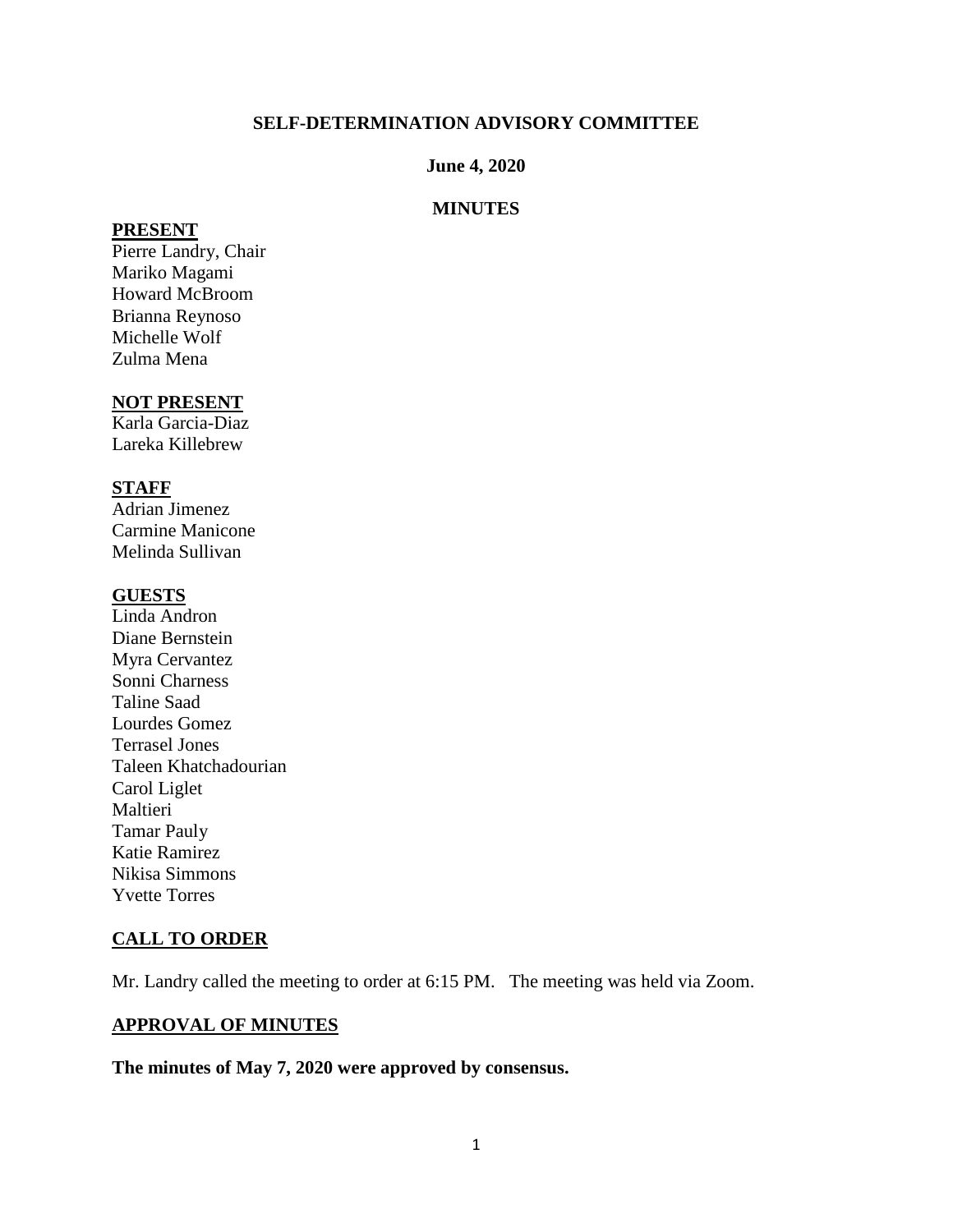## **DDS REPORTING TOOL**

Mr. Jimenez presented the FDLRC Reporting Tool for information only. Mr. Landry provided an analysis of the data provided by Mr. Jimenez describing where the program participants are in the process.

## **TIMELINE FOR SDP PROCESS**

Mr. Manicone and Mr. Jimenez updated the Committee on where the Center is at in assisting families with their 12 month spending report, PCP meeting, budget tool review, and IPP meeting.

Guests of the meeting shared their appreciation to the Center on how the process is moving forward.

## **STATEWIDE SELF-DETERINATION ADVISORY COMMITTEE**

Mr. Landry asked the Committee for input on the set of questions below that the State Council on Developmental Disabilities (SCDD) has asked the local Self-Determination Advisory Committees (SDAC) on the behalf of the Statewide Self-Determination Advisory Committee (SSDAC), in preparation for the SSDAC meeting on June 9, 2020.

1. Generally, what is the status of the Self-Determination Program (SDP) at your Regional Center? How many people are in SDP?

2. Has your SDAC made a plan to spend DDS funds for the local advisory board? If so, what's you're your plan? Has your SDAC been able to spend any of those funds?

3. What, if any, new barriers are your regional center seeing in light of the COVID pandemic? How is your regional center addressing them?

4. What is your regional center doing to continue the self-determination program during this time?

Mr. Landry took input from the Committee and will compile the responses to submit to the Statewide SDAC. Mr. Landry will share that information with the Committee once done.

The Committee inquired about funding to support implementation of the Self-Determination Program. Ms. Sullivan will send out the directive from DDS. Mr. Landry asked members to think about specific activities that can be funded and present them at the July meeting.